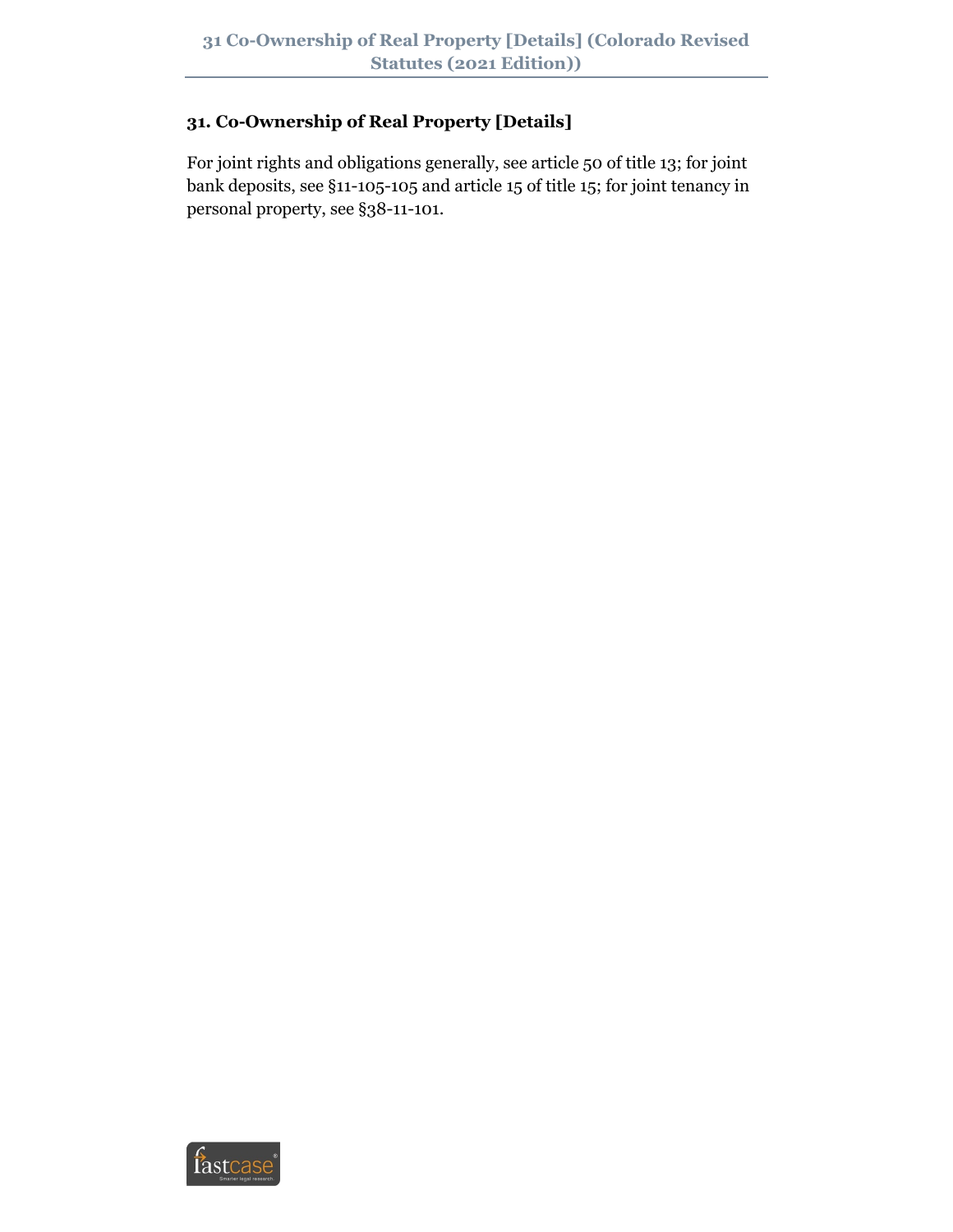### **§ 38-31-101. Joint tenancy expressed in instrument - when**

(1) Except as otherwise provided in subsection (3) of this section and in section 38-31-201, no conveyance or devise of real property to two or more natural persons shall create an estate in joint tenancy in real property unless, in the instrument conveying the real property or in the will devising the real property, it is declared that the real property is conveyed or devised in joint tenancy or to such natural persons as joint tenants. The abbreviation "JTWROS" and the phrase "as joint tenants with right of survivorship" or "in joint tenancy with right of survivorship" shall have the same meaning as the phrases "in joint tenancy" and "as joint tenants". Any grantor in any such instrument of conveyance may also be one of the grantees therein.

 $(1.5)$ 

(a) The doctrine of the four unities of time, title, interest, and possession is continued as part of the law of this state subject to subsections  $(1), (3), (4),$ (5), (6), and (7) of this section and paragraph (b) of this subsection (1.5).

(b) Subsections (1), (3), (4), (5), (6), and (7) of this section are intended and shall be construed to clarify, supplement, and, limited to their express terms, modify the doctrine of the four unities.

(c) For purposes of this subsection (1.5), the "doctrine of the four unities of time, title, interest, and possession" means the common law doctrine that a joint tenancy is created by conveyance or devise of real property to two or more persons at the same time of the same title to the same interest with the same right of possession and includes the right of survivorship.

(2) (Deleted by amendment, L. 2006, p. 240, §1, effective July 1, 2006.)

(3) A conveyance or devise to two or more personal representatives, trustees, or other fiduciaries shall be presumed to create an estate in joint tenancy in real property and not a tenancy in common.

(4) An estate in joint tenancy in real property shall only be created in natural persons; except that this limitation shall not apply to a conveyance or devise of real property to two or more personal representatives, trustees, or other fiduciaries. Any conveyance or devise of real property to two or more persons that does not create or is not presumed to create an estate in joint tenancy in the manner described in this section shall be a conveyance or devise in tenancy in common or to tenants in common.

(5)

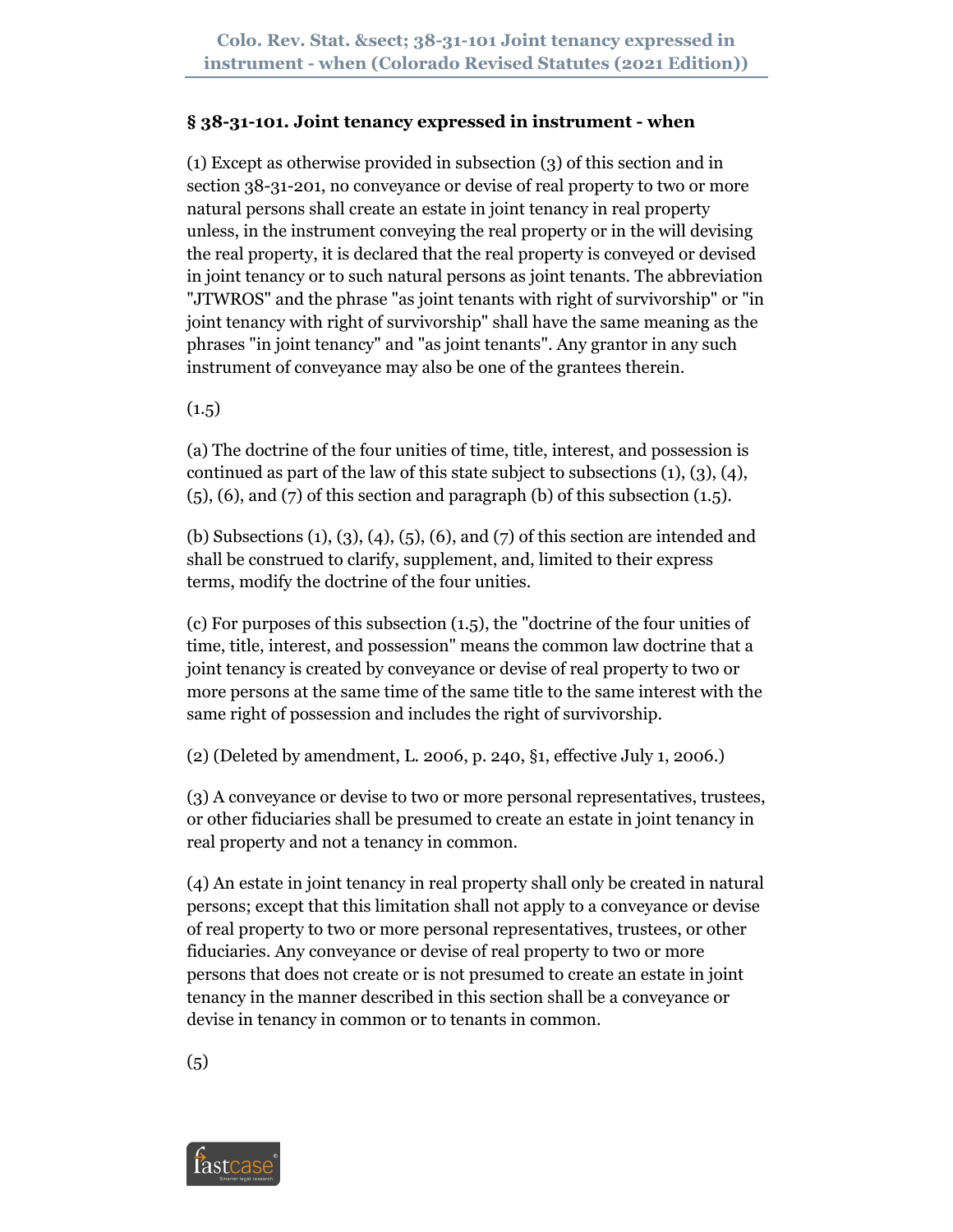(a) Except as provided in sections  $38-35-118$  and  $38-41-202(4)$ , a joint tenant may sever the joint tenancy between himself or herself and all remaining joint tenants by unilaterally executing and recording an instrument conveying his or her interest in real property to himself or herself as a tenant in common. The joint tenancy shall be severed upon recording such instrument. If there are two or more remaining joint tenants, they shall continue to be joint tenants as among themselves.

(b) Filing a petition in bankruptcy by a joint tenant shall not sever a joint tenancy.

(6)

(a) The interests in a joint tenancy may be equal or unequal. The interests in a joint tenancy are presumed to be equal and such presumption is:

(I) Conclusive as to all persons who obtain an interest in property held in joint tenancy when such persons are without notice of unequal interests and have relied on an instrument recorded pursuant to section 38-35-109; and

(II) Rebuttable for all other persons.

(b) This subsection (6) does not bar claims for equitable relief as among joint tenants, including but not limited to partition and accounting.

(c) Upon the death of a joint tenant, the deceased joint tenant's interest is terminated. In the case of one surviving joint tenant, his or her interest in the property shall continue free of the deceased joint tenant's interest. In the case of two or more surviving joint tenants, their interests shall continue in proportion to their respective interests at the time the joint tenancy was created.

(d) For purposes of the "Colorado Medical Assistance Act", articles 4, 5, and 6 of title 25.5, C.R.S., a joint tenancy shall be deemed to be a joint tenancy with equal interests among the joint tenants regardless of the language in the deed or other instrument creating the joint tenancy.

(7) Nothing in this section shall be deemed to abrogate any existing case law to the extent that such case law establishes other means of severing a joint tenancy.

(R.S. p. 106, § 3. G.L. § 162. G.S. § 200. R.S. 08: § 671. C.L. § 4872. CSA: C. 40, § 4. L. 39: p. 285, § 1. CRS 53: § 118-2-1. L. 55: p. 720, § 1. C.R.S. 1963: § 118-2-1. L. 96: Entire section amended, p. 661, § 15, effective July 1. L. 2002: Entire section amended, p. 1361, § 14, effective July 1. L. 2003: (1) amended, p. 2002, § 67, effective May 22. L. 2006: Entire article amended, p. 240, § 1,

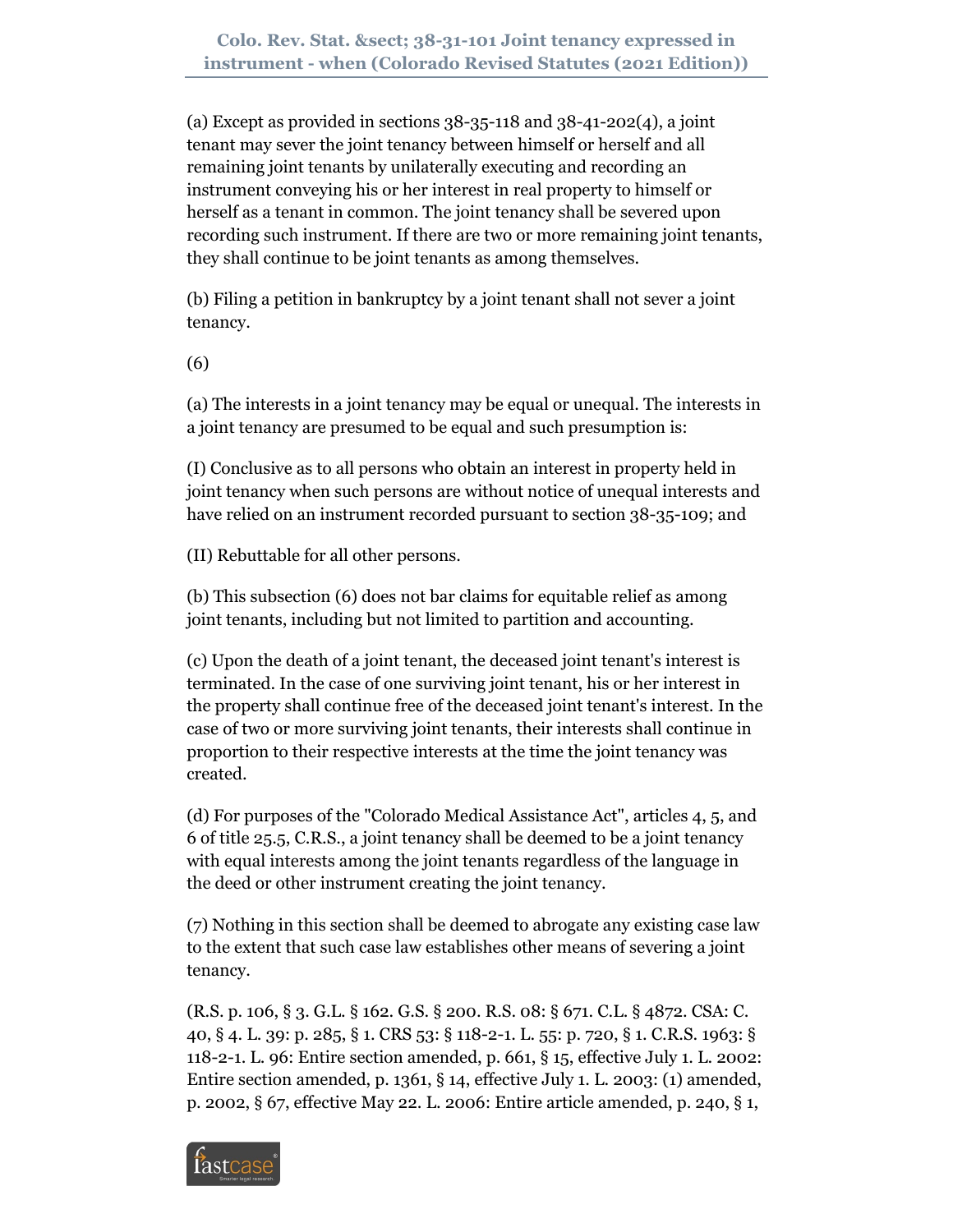effective July 1. L. 2008: (1.5), (5), (6), and (7) added, p. 681, § 1, effective April 25.)

### **ANNOTATION**

**Law reviews.** For article, "Five New Real Estate Standards for Denver", see 26 Dicta 131 (1949). For article, "Curative Statutes of Colorado Respecting Titles to Real Estate", see 26 Dicta 281 (1949). For article, "Joint Tenancy in Colorado", see 26 Dicta 313 (1949). For article, "Signatures on Documents Affecting Title to Colorado Real Property -- Part II", see 12 Colo. Law. 258 (1983). For article, "Commercial Condominium Association Considerations", see 12 Colo. Law. 1090 (1983). For article, "Tenancy by the Entirety in Colorado", see 13 Colo. Law. 230 (1984). For article, "Title to Colorado Real Property Held in Trust", see 31 Colo. Law. 85 (May 2002). For article, "Evolution of Joint Tenancy Law in Colorado: Changes to CRS § 38-31-101 ", see 38 Colo. Law. 65 (April 2009).

**Joint tenancy in Colorado is strictly limited** and its very existence circumscribed by statute. Smith v. Greenburg, 121 Colo. 417, 218 P.2d 514  $(1950).$ 

**Legislative policy is to prefer tenancies in common** at the expense of joint tenancies. Estate of Kwatkowski, 94 Colo. 222, 29 P.2d 639 (1934).

**Joint tenancy and tenancy in common distinguished.** The major distinguishing characteristic of joint tenancy, as opposed to tenancy in common, is right of survivorship in each of the cotenants. Bradley v. Mann, 34 Colo. App. 135, 525 P.2d 492 (1974), aff'd, 188 Colo. 392, 535 P.2d 213  $(1975).$ 

A court must presume the tenancies are not joint till something is shown otherwise. Miller v. Buyer, 82 Colo. 474, 261 P. 659 (1927).

This section raises a presumption against the creation of joint tenancies, so that if the parties to a partnership had intended a joint tenancy to apply only to one-half of the partnership property, or to a particular one-half interest in it, they could and--because of this section--should have specifically so stated. In re Sullivan's Estate, 121 Colo. 494, 218 P.2d 1064 (1950).

In the absence of an affirmative declaration that the estate devised is in joint tenancy, an estate in tenancy in common will be devised, unless it clearly and explicitly appears from the language employed that the testator understood the nature and incidents of the different estates and intended to create a joint tenancy. Estate of Kwatkowski, 94 Colo. 222, 29 P.2d 639 (1934); Chilson v. Reed, 154 Colo. 149, 389 P.2d 87 (1964).

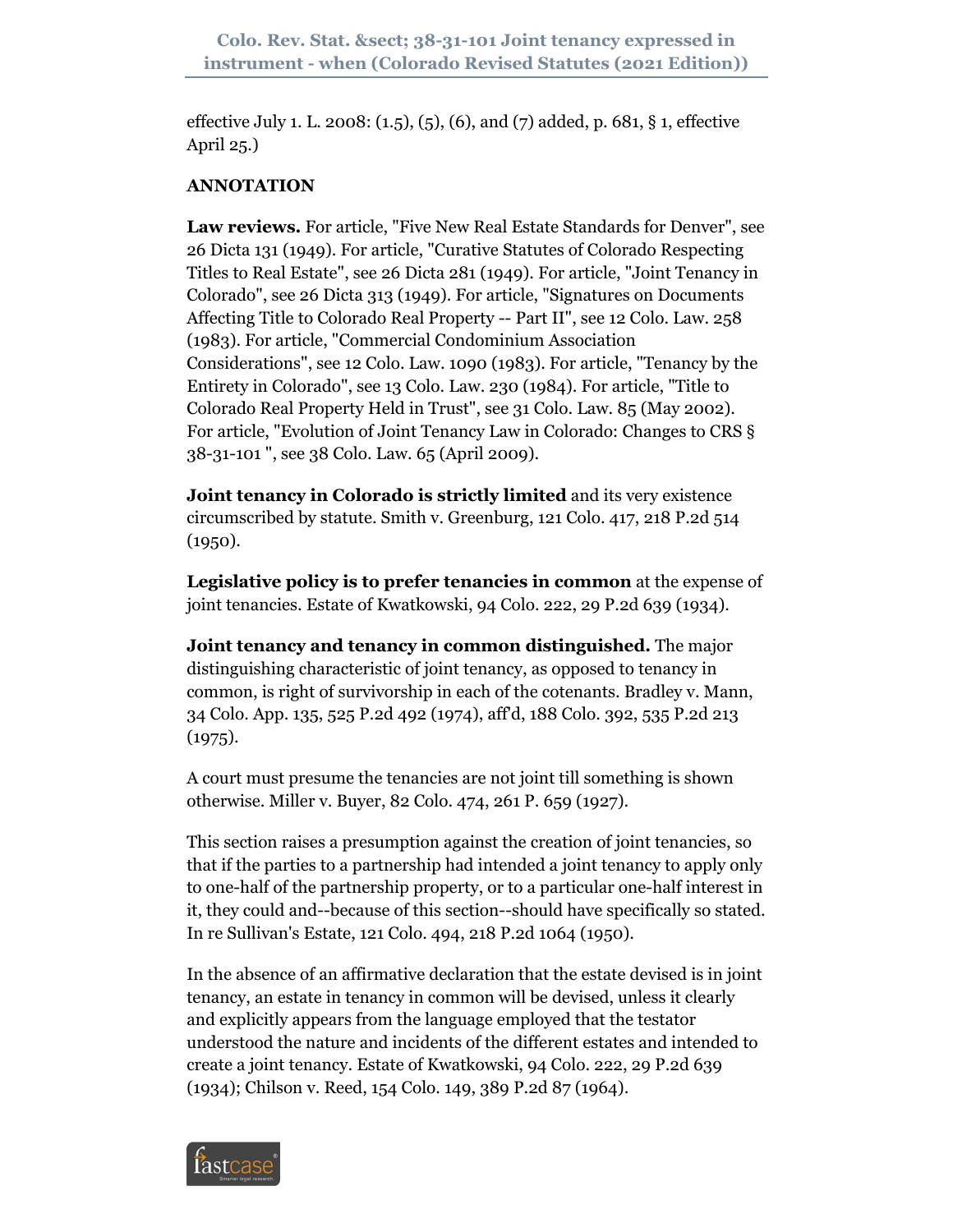**Mere use of word "jointly" is insufficient** for the purpose of expressing a joint tenancy. Estate of Kwatkowski, 94 Colo. 222, 29 P.2d 639  $(1934).$ 

**Language creates joint tenancy.** The statement in a corporate stock certificate that parties "as joint tenants with right of survivorship and not as tenants in common" are the owners of the stock, amply proclaims a joint tenancy, and upon its face the certificate must be considered as accomplishing that result. Eisenhardt v. Lowell, 105 Colo. 417, 98 P.2d 1001 (1940).

**Rights vest at creation of joint tenancy.** In real property, rights under a joint tenancy are fixed and vested in the joint tenants at the time of the creation of the joint tenancy; and once a joint tenancy is created, the donor no longer has the power to exercise absolute dominion over the property. He may not treat the whole property as his own, he cannot convey to a third party the interest he created in the joint tenant, and while he may occupy the whole property, he cannot exclude the other joint tenants from their right to use and enjoy the property, and he is liable to them for any depleting use he may make of the land. Estate of Lee v. Graber, 170 Colo. 419, 462 P.2d 492 (1969).

**Grantees under a joint tenancy deed are presumed to own equal shares** in the property conveyed, but parol evidence is admissible to overcome the presumption. Duston v. Duston, 31 Colo. App. 147, 498 P.2d 1174 (1972).

**Action by joint tenants inconsistent with survivorship right destroys tenancy.** In ascertaining whether a joint tenancy has been destroyed, resulting in a tenancy in common, this state has recently adopted the modern test which focuses on the intent of the parties with regard to the right of survivorship characteristic. Actions by the joint tenants which are inconsistent with the right of survivorship operate to terminate the joint tenancy. Mangus v. Miller, 35 Colo. App. 115, 532 P.2d 368 (1974).

**Action against joint tenancy.** Where several parties are defendants in a suit to quiet title, in order that they may be sued jointly, it must affirmatively appear that they are joint tenants in whatever interest they claim to have. Miller v. Buyer, 82 Colo. 474, 261 P. 659 (1927).

**Gift of joint interest is irrevocable.** A gift of a joint interest in real property is complete, perfect, and irrevocable. Estate of Lee v. Graber, 170 Colo. 419, 462 P.2d 492 (1969).

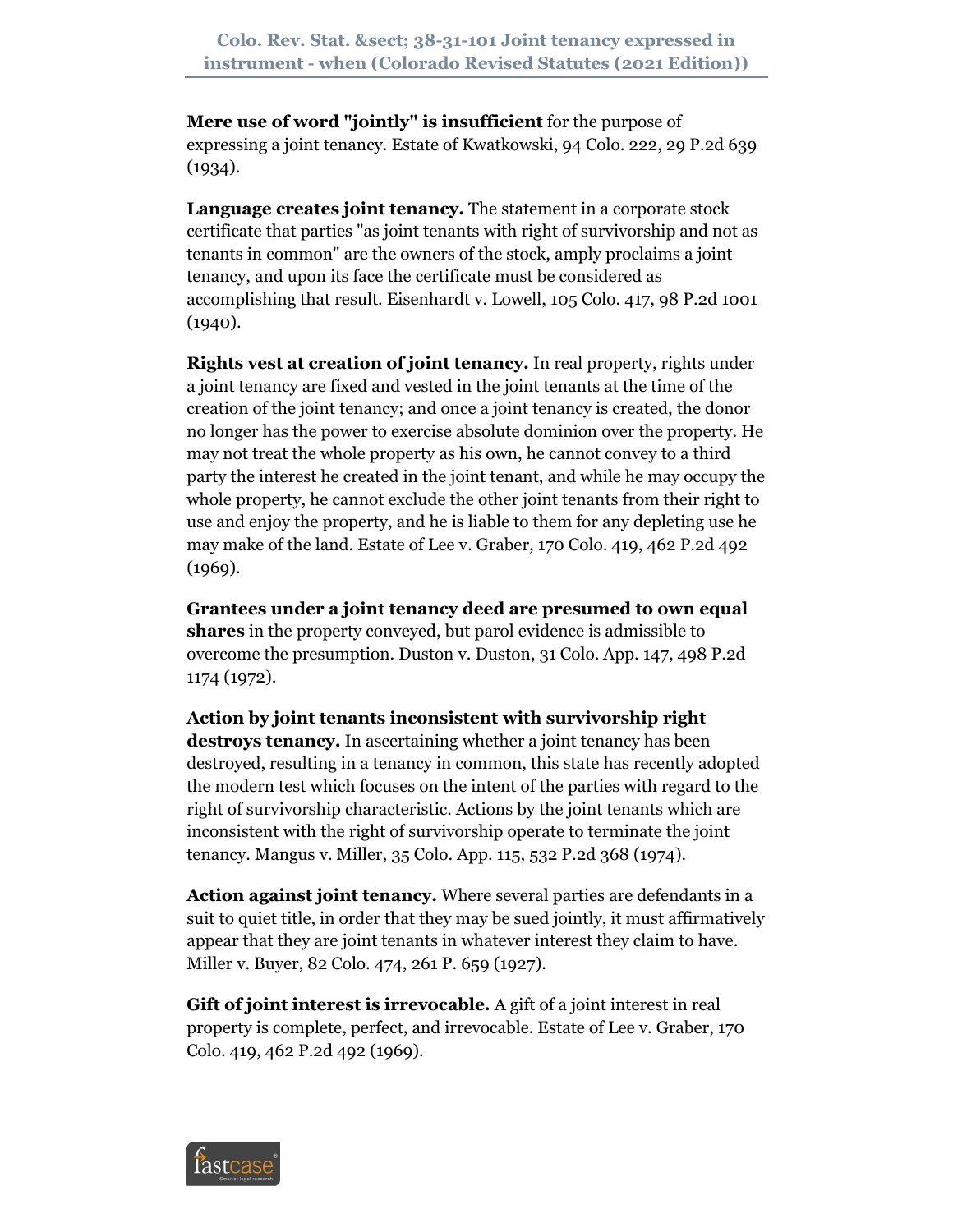**A joint tenant may sever a joint tenancy by conveying the property to himself or herself as a tenant in common** without the need for an intermediary strawman. Taylor v. Canterbury, 92 P.3d 961 (Colo. 2004).

**Debtor's joint tenancy interest in property terminated upon his death.** Because a trustee stands in the shoes of the joint tenant, the trustee's interest in the property also terminated upon the debtor's death. In re Chernushin, 584 B.R. 567 (D. Colo.), aff'd, 911 F.3d 1265 (10th Cir. 2018).

**Applied** in Liden's Estate v. Foster, 103 Colo. 58, 82 P.2d 775 (1938); Liebhardt v. Avison, 123 Colo. 338, 229 P.2d 993 (1951); Franzen v. Zimmerman, 127 Colo. 381, 256 P.2d 897 (1953).

For tenancy in common of mines, see article 44 of title 34.

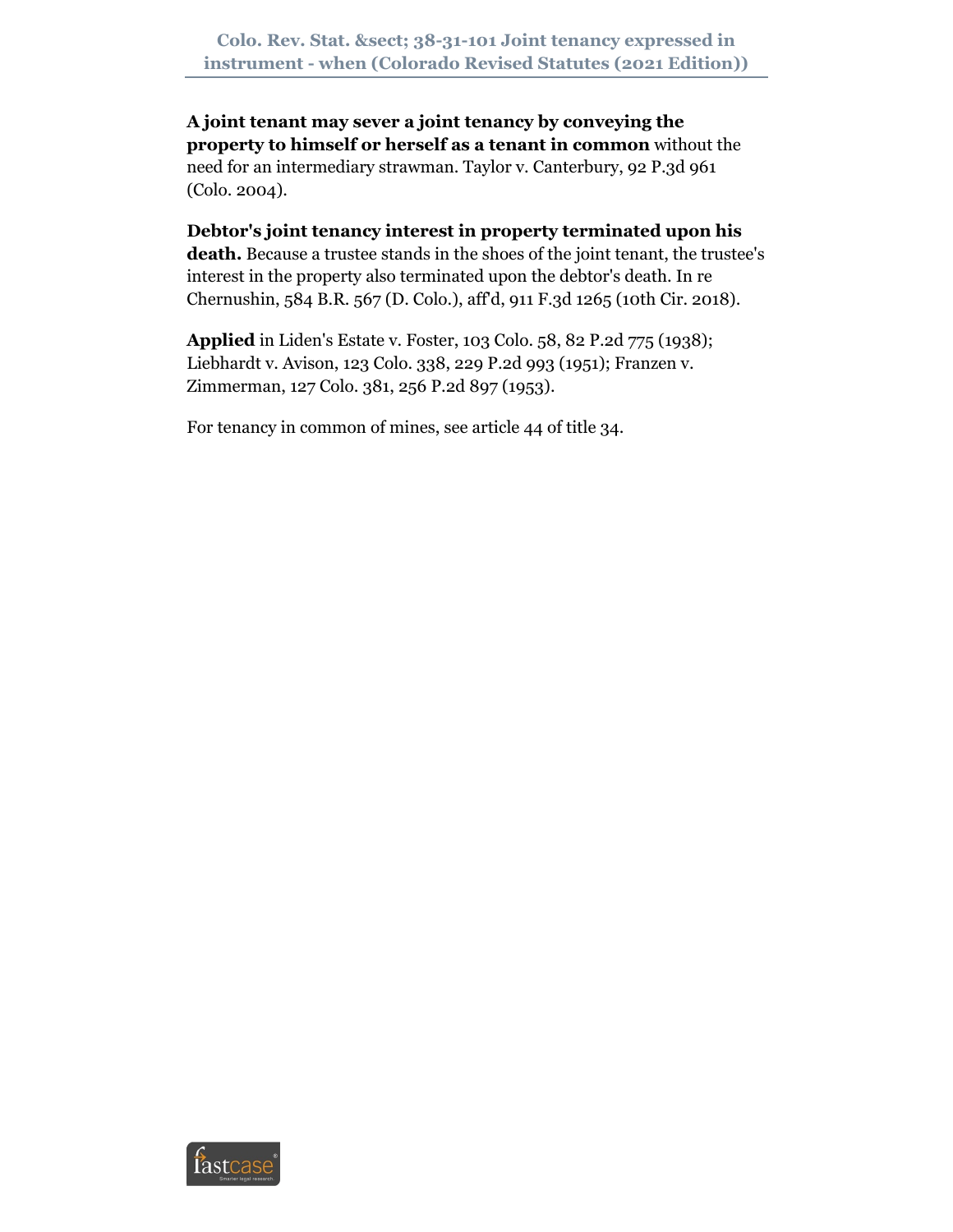**Colo. Rev. Stat. § 38-31-102 Proof of death - certificate of death available - definitions (Colorado Revised Statutes (2021 Edition))**

# **§ 38-31-102. Proof of death - certificate of death available definitions**

(1) A certificate of death, a verification of death document, or a certified copy thereof, of a person who is a joint tenant may be placed of record with the county clerk and recorder of the county in which the real property affected by the joint tenancy is located, together with a supplementary affidavit. The supplementary affidavit, which shall be properly sworn to or affirmed by a person of legal age having personal knowledge of the facts, must include the legal description of the real property and a statement that the person referred to in the certificate is the same person who is named in a specific recorded deed or similar instrument creating the joint tenancy. When recorded, the original certificate or verification document and supplementary affidavit, or certified copies thereof, must be accepted in all courts of the state of Colorado as prima facie proof of the death of the joint tenant. The certificate or verification document and supplementary affidavit provided for in this section may also be used to provide proof of the death of a life tenant, the owner under a beneficiary deed, or any other person whose record interest in real property terminates upon the death of such person to the same extent as a joint tenant as provided in this section.

(2) As used in this part 1, unless the context otherwise requires, a "certificate of death or certified copy thereof" means a certificate of death as construed in section 25-2-110(10), C.R.S., that meets the requirements set forth in section 38-35-112 to be admitted as evidence or a copy of such a certificate of death certified by the public office that issued it.

(Amended by 2016 Ch. 145, §1, eff. 8/10/2016. Amended by 2014 Ch. 30, §6, eff. 7/1/2014. L. 23: p. 399, § 1. CSA: C. 92, § 1. CRS 53: § 118-2-2. C.R.S. 1963: § 118-2-2. L. 2002: Entire section amended, p. 1037, § 85, effective June 1. L. 2006: Entire article amended, p. 241, § 1, effective July 1. L. 2014: Entire section amended, (HB 14-1073), ch. 30, p. 177, § 6, effective July 1. L. 2016: (1) amended, (SB 16-133), ch. 145, p. 429, § 1, effective August 10.)

## **ANNOTATION**

**Law reviews.** For article, "Curative Statutes of Colorado Respecting Titles to Real Estate", see 26 Dicta 281 (1949). For article, "Highlights of the 1955 Colorado Legislative Session--Real Property", see 28 Rocky Mt. L. Rev. 58 (1955). For article, "Signatures on Documents Affecting Title to Colorado Real Property -- Part II", see 12 Colo. Law. 258 (1983).

**This section does not establish mandatory and exclusive method of proving death** in joint tenancy. On the contrary, the statute offers a

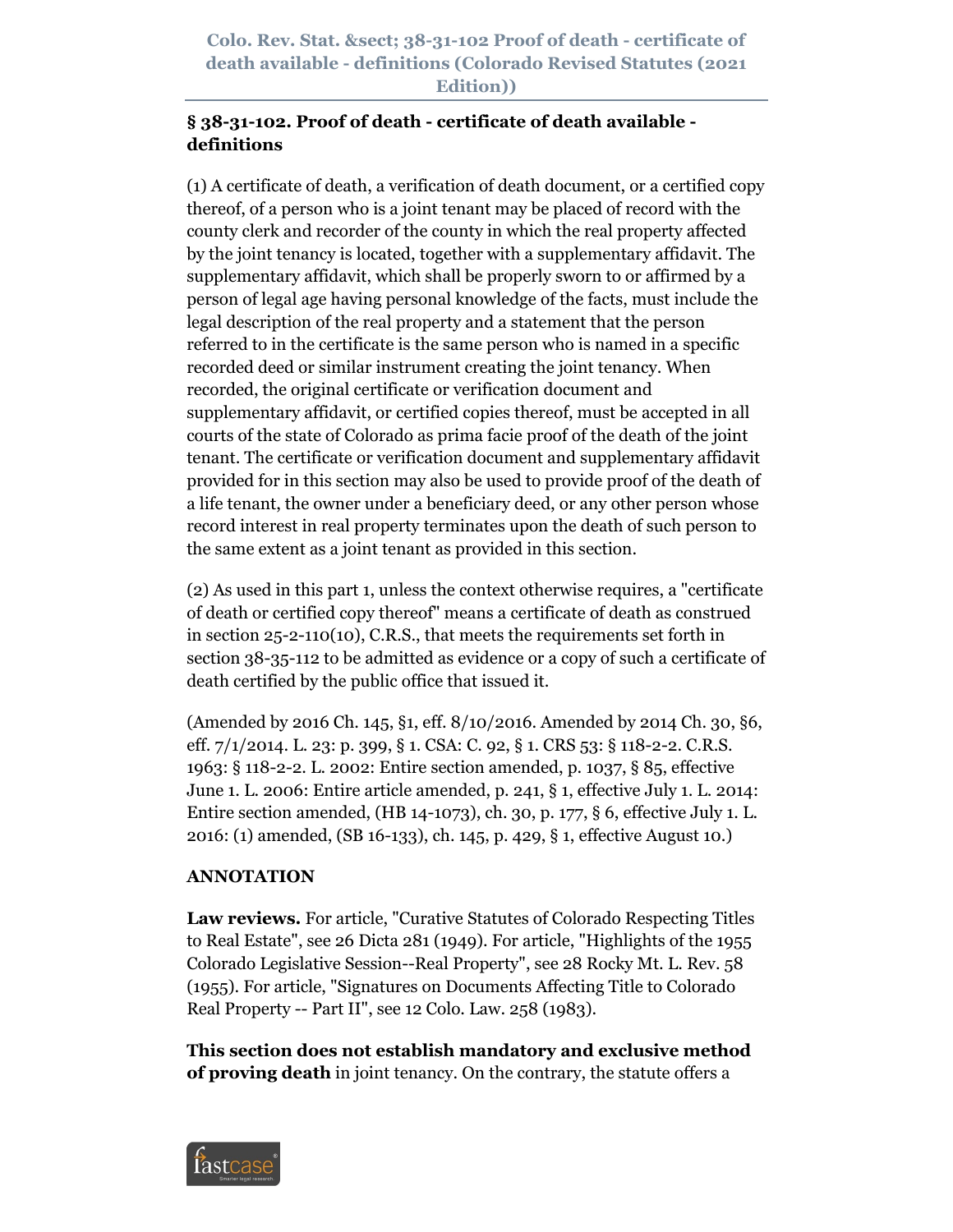**Colo. Rev. Stat. § 38-31-102 Proof of death - certificate of death available - definitions (Colorado Revised Statutes (2021 Edition))**

mere alternative method which may, but need not, be adopted. Spaulding v. Porter, 94 Colo. 496, 31 P.2d 711 (1934).

For certificate of death admitted as evidence of interest in real property, see §38-35-112.

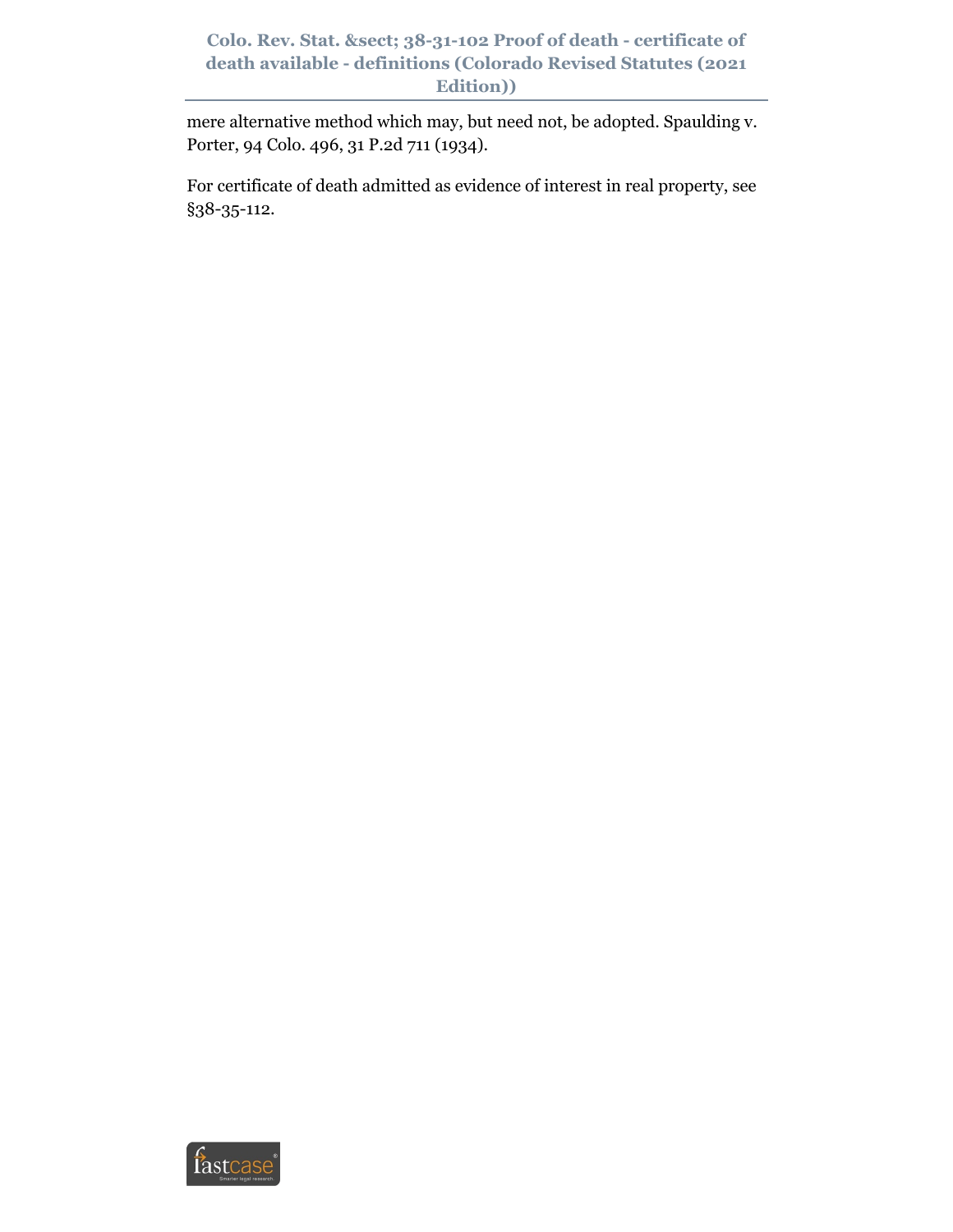## **§ 38-31-103. Proof of death - certificate of death unavailable**

If a certificate of death, verification of death document, or a certified copy thereof cannot be procured, an affidavit properly sworn to or affirmed by two or more persons of legal age having personal knowledge of the facts and having no record interest in the real property affected by the joint tenancy may be placed of record in the office of the county clerk and recorder of the county in which the real property is located. The affidavit shall include a statement that a certificate of death, verification of death document, or certified copy thereof cannot be procured, and the reason therefor, the legal description of the real property, the date and place of death of the deceased person, and a statement that the person referred to in the affidavit was at the time of death an owner of a joint tenancy interest in the real property. When recorded, the original affidavit, or a certified copy thereof, shall be accepted in all courts in the state of Colorado as prima facie proof of the death of the joint tenant and the date and place of death of the joint tenant. The affidavit provided for in this section may also be used to provide proof of the death of a life tenant or any other person whose record interest in real property terminates upon the death of the person and the date and place of death of the life tenant or other person to the same extent as a joint tenant as provided in this section.

(Amended by 2014 Ch. 30, §7, eff. 7/1/2014. L. 23: p. 399, § 2. CSA: C. 92, § 2. CRS 53: § 118-2-3. C.R.S 1963: § 118-2-3. L. 2002: Entire section amended, p. 1037, § 86, effective June 1. L. 2006: Entire article amended, p. 241, § 1, effective July 1. L. 2014: Entire section amended, (HB 14-1073), ch. 30, p. 177, § 7, effective July 1.)

### **ANNOTATION**

**Law reviews.** For article, "Curative Statutes of Colorado Respecting Titles to Real Estate", see 26 Dicta 281 (1949). For article, "Signatures on Documents Affecting Title to Colorado Real Property -- Part II", see 12 Colo. Law. 258 (1983).

For certificate of death admitted as evidence of interest in real property, see §38-35-112.

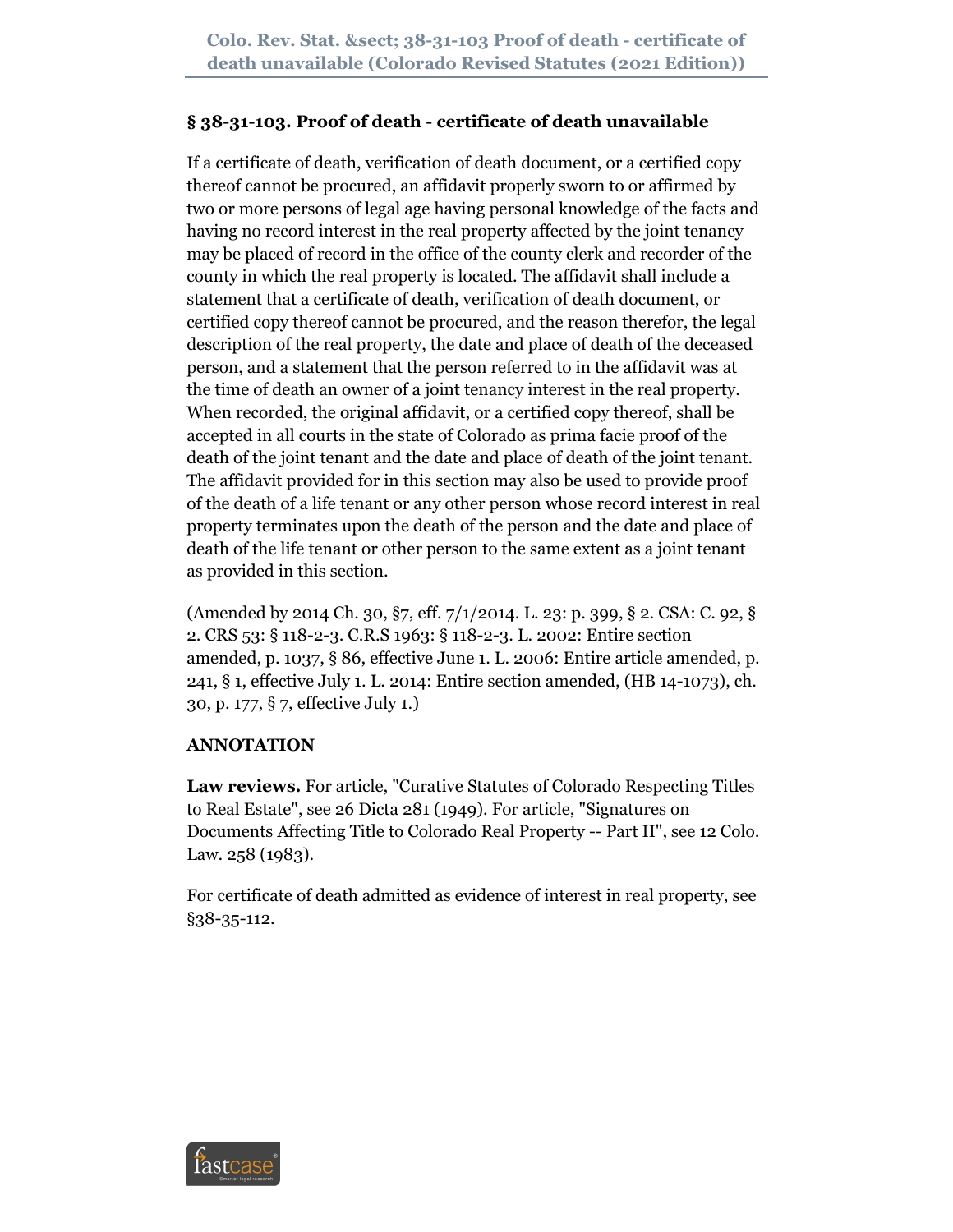## **§ 38-31-104. False swearing or affirming - penalty**

Anyone falsely swearing to or affirming any affidavit provided for in sections 38-31-102 and 38-31-103 is guilty of perjury in the second degree and in addition thereto is liable for damages to any person for any loss consequent on the false swearing or affirming or on the recording of the affidavit so falsely sworn to or affirmed.

(L. 23: p. 400, § 3. CSA: C. 92, § 3. CRS 53: § 118-2-4. C.R.S. 1963: § 118-2-4. L. 72: p. 566, § 42. L. 2006: Entire article amended, p. 242, § 1, effective July 1.)

For perjury in the second degree and the penalty therefor, see §§18-8-503 and 18-1.3-501.